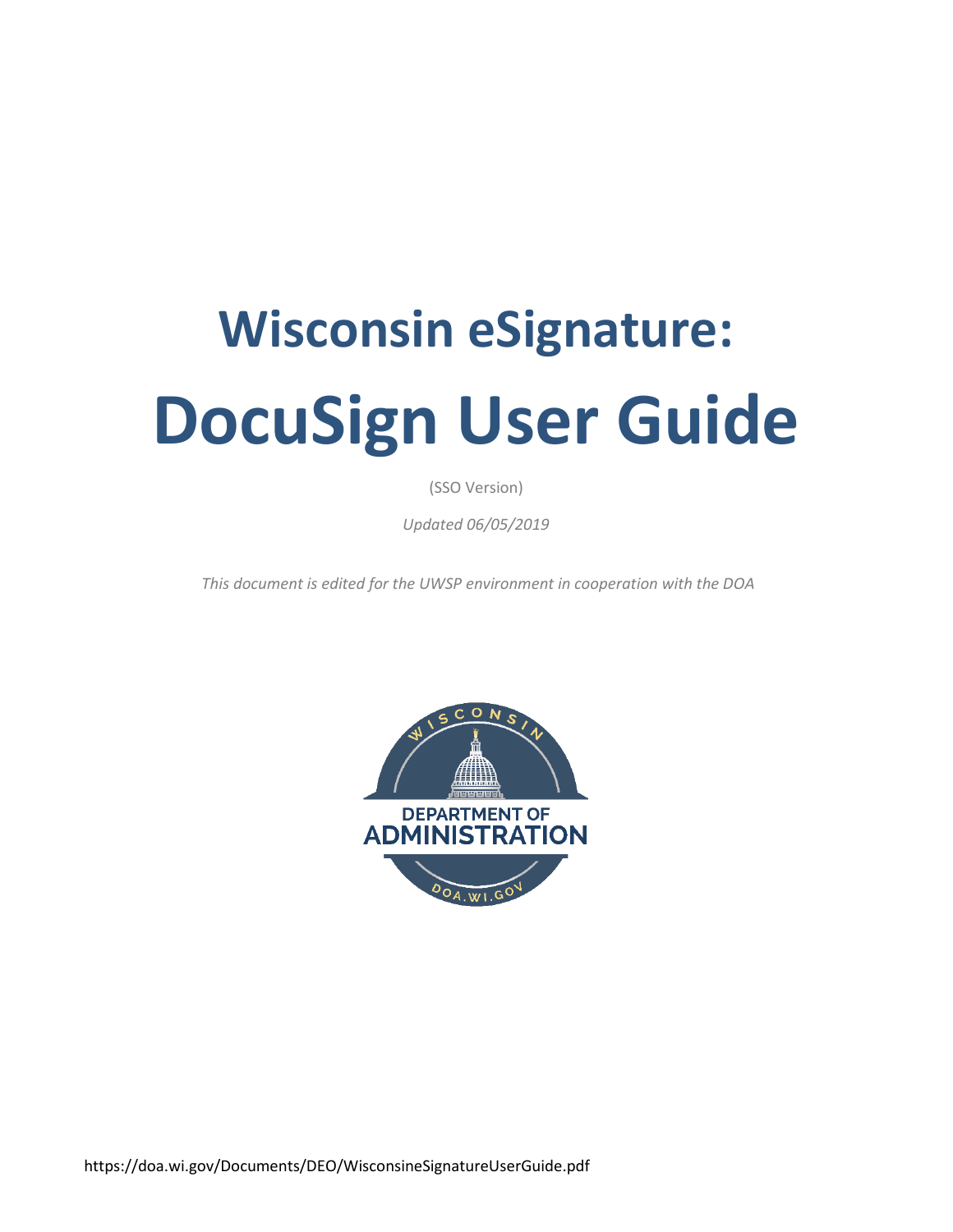## Contents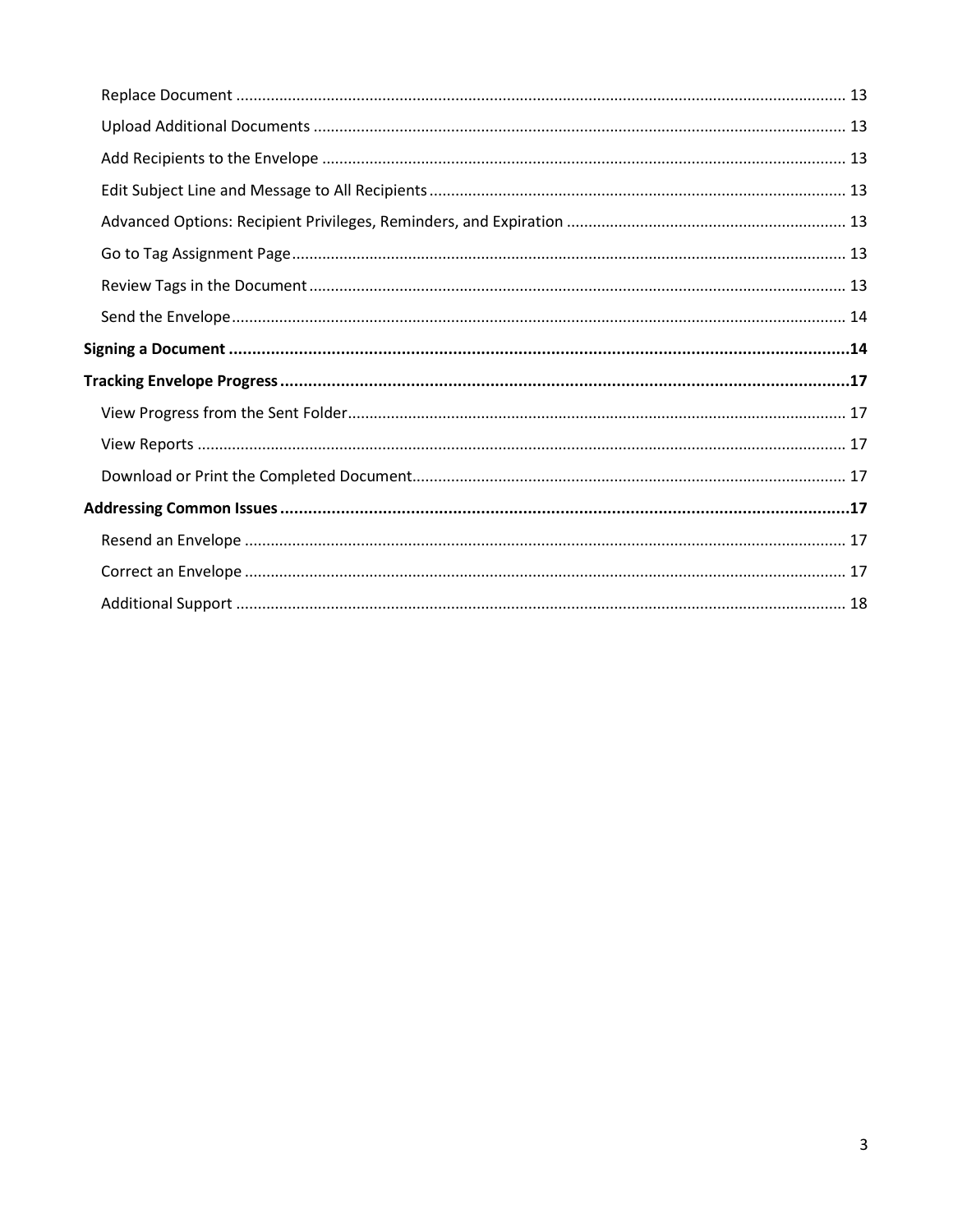## <span id="page-3-0"></span>Key Terms

*Envelope:* An envelope can be thought of as one complete DocuSign transaction. A single envelope may contain multiple documents and can require signatures from several different people.

*Tags:* Items placed on a document in DocuSign that requires the signer (recipient) to perform an action. Tags can require signatures and dates, a person's title or organization, or any number of other customizable options.

*Templates:* Templates can streamline the sending process by allowing users to automatically place tags on frequently sent documents or by pre-addressing envelopes that are sent to the same groups of people.

## <span id="page-3-1"></span>Roles & Permission Sets

The following are common roles within DocuSign. Admins in each agency and campus will have the ability to create or adjust permission sets as needed. Check with your DocuSign Admin for more agency- or campusspecific roles.

*Signer:* A Signer can only receive envelopes and sign documents. They don't require DocuSign accounts and cannot login to DocuSign or send envelopes.

*Viewer:* Viewers can login to DocuSign and view the envelopes they've received, but are not able to send envelopes.

*Sender:* Most active users are assigned to this role. They can login to DocuSign and are able to send envelopes. They can use templates, but cannot create or share them.

*Template Builder:* These users have all the rights of a Sender, plus they can create and share templates, create and share PowerForms, send to bulk lists, and have access to more detailed reports.

*Admin Lite:* These users have all of the rights of a Template Builder, plus they can transfer/share envelopes from one user to another (which may be used when a Sender goes on leave) and can create signing groups (which may be used when a document may be signed by more than one person). These users have most of the same privileges as Admins, except for the abilities to change account and security settings.

*Admins:* These users have full rights within DocuSign. Each agency and campus has one or more Admins.

*Organizational Admins:* The Knowledge Management, Improvement and Training (KIT) section of the State Bureau of Procurement (SBOP) serves as the Organizational Admins for DocuSign. These users have full Admin rights for all accounts and subaccounts under the procurement umbrella.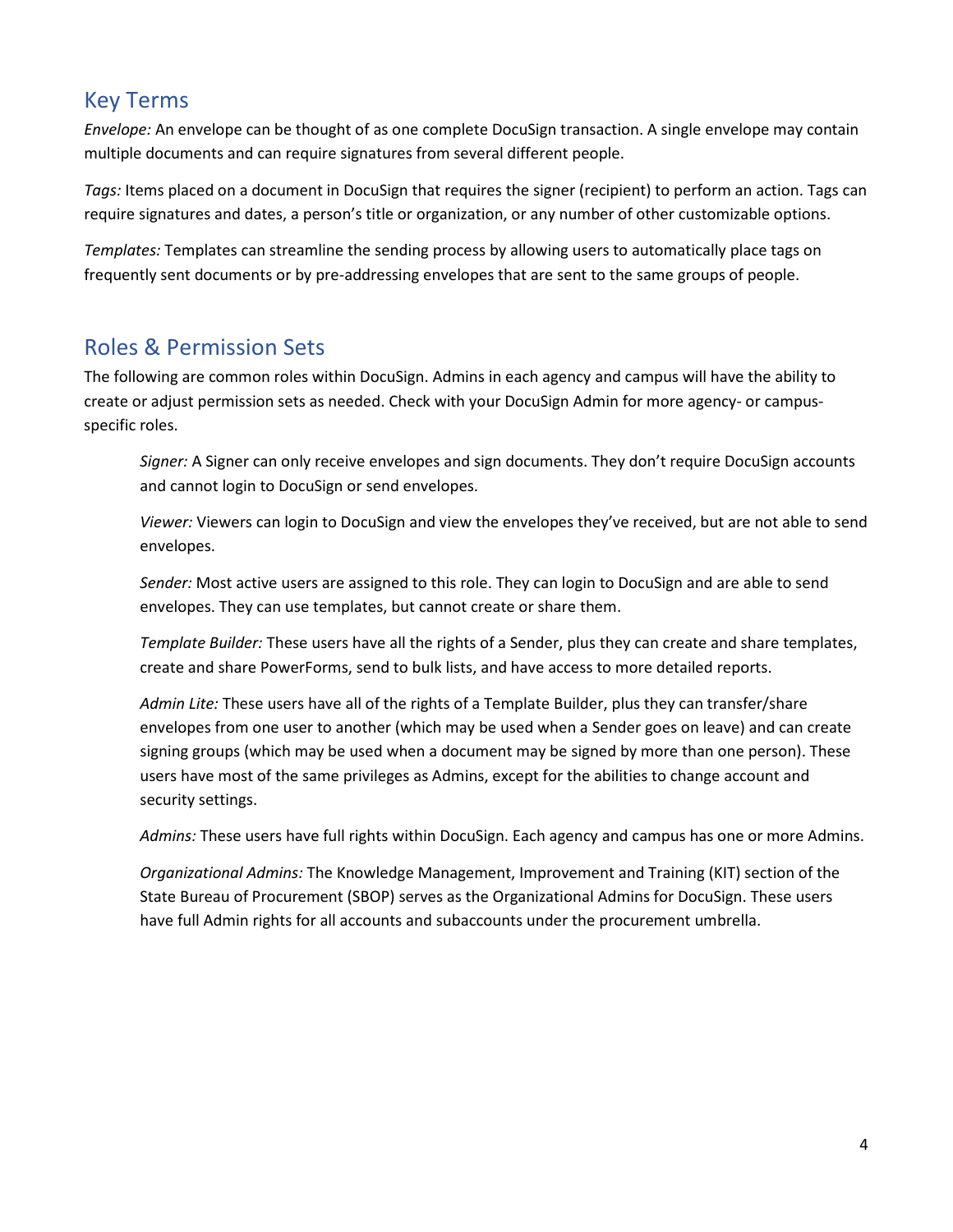## <span id="page-4-0"></span>Logging in to DocuSign with SSO

The DocuSign login page can be found at [docusign.uwsp.edu](https://docusign.uwsp.edu/). To login, enter your campus username and click **Continue**. On the next screen, click **Use Company Logon**.



## <span id="page-4-1"></span>DocuSign Homepage



When you login to DocuSign, you'll be taken to the DocuSign homepage. Since each campus and agency is able to apply an account-wide branding, the background colors, button colors, and logos may look different than the pictures in this guide, which show the Department of Administration's brand.

There are four main sections of the DocuSign homepage (outlined in red in the picture above): the Top Menu, the New Button, the Overview section, and the My DocuSign ID section.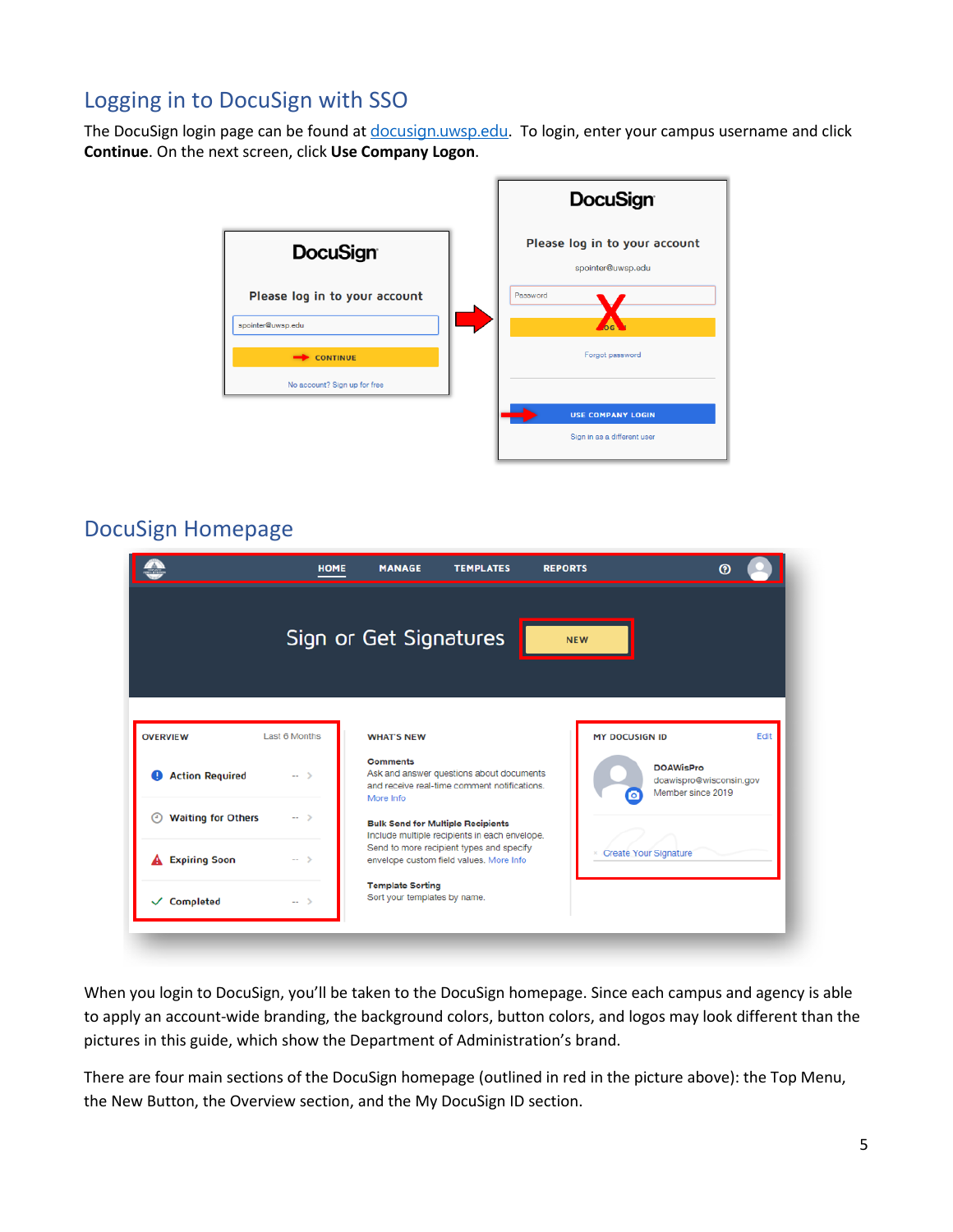#### <span id="page-5-0"></span>**Top Menu**

This section allows users to quickly navigate the DocuSign website.

*Home:* This tab will return you to the DocuSign Homepage.

*Manage:* Through this tab, you can interact with your envelopes, check the status of any envelope you've received or sent, create a new envelope, sign a document, or use a template.

*Templates:* This tab allows you to interact with the templates you have access to. Users with the ability to create templates can also do so from this page.

*Reports:* This tab will allow you to view a variety of reports. Unless you have additional security privileges, the reports will only include information from your activities within DocuSign.

*Question Mark Icon:* Clicking this icon will take you to the DocuSign Support page. You can access a variety of help topics or view the full DocuSign User Manual.

*Profile Icon:* Clicking the profile icon (outlined in red below) will open a dropdown menu where you can access your profile, change your preferences, and log out of DocuSign. If you add a picture to your profile, it will display in place of this icon.

| <b>HOME</b> | <b>MANAGE</b>        | <b>TEMPLATES</b> | <b>REPORTS</b>               | ඹ                                                                                          |
|-------------|----------------------|------------------|------------------------------|--------------------------------------------------------------------------------------------|
|             | gn or Get Signatures |                  |                              | Wisconsin Department of Administration<br>(Default)<br>doawispro@wisconsin.gov<br>37300365 |
|             |                      |                  | My Profile<br>My Preferences |                                                                                            |
| ths         | <b>WHAT'S NEW</b>    |                  | Feedback<br>Log Out          |                                                                                            |
|             |                      |                  |                              |                                                                                            |

#### <span id="page-5-1"></span>**New Button**

Clicking this button will open a dropdown menu allowing you to quickly send an envelope, sign a document, or use a template. You can also perform these actions using the **Top Menu**.

#### <span id="page-5-2"></span>**Overview Section**

This section allows you to quickly see the status of your current envelopes. The information shown here will default to the last six months. You can filter your results or get more detailed information through the **Manage** tab.

*Action Required:* Shows the number of envelopes that require you to sign.

*Waiting for Others:* Shows the number of envelopes you've sent that still require other people to act on.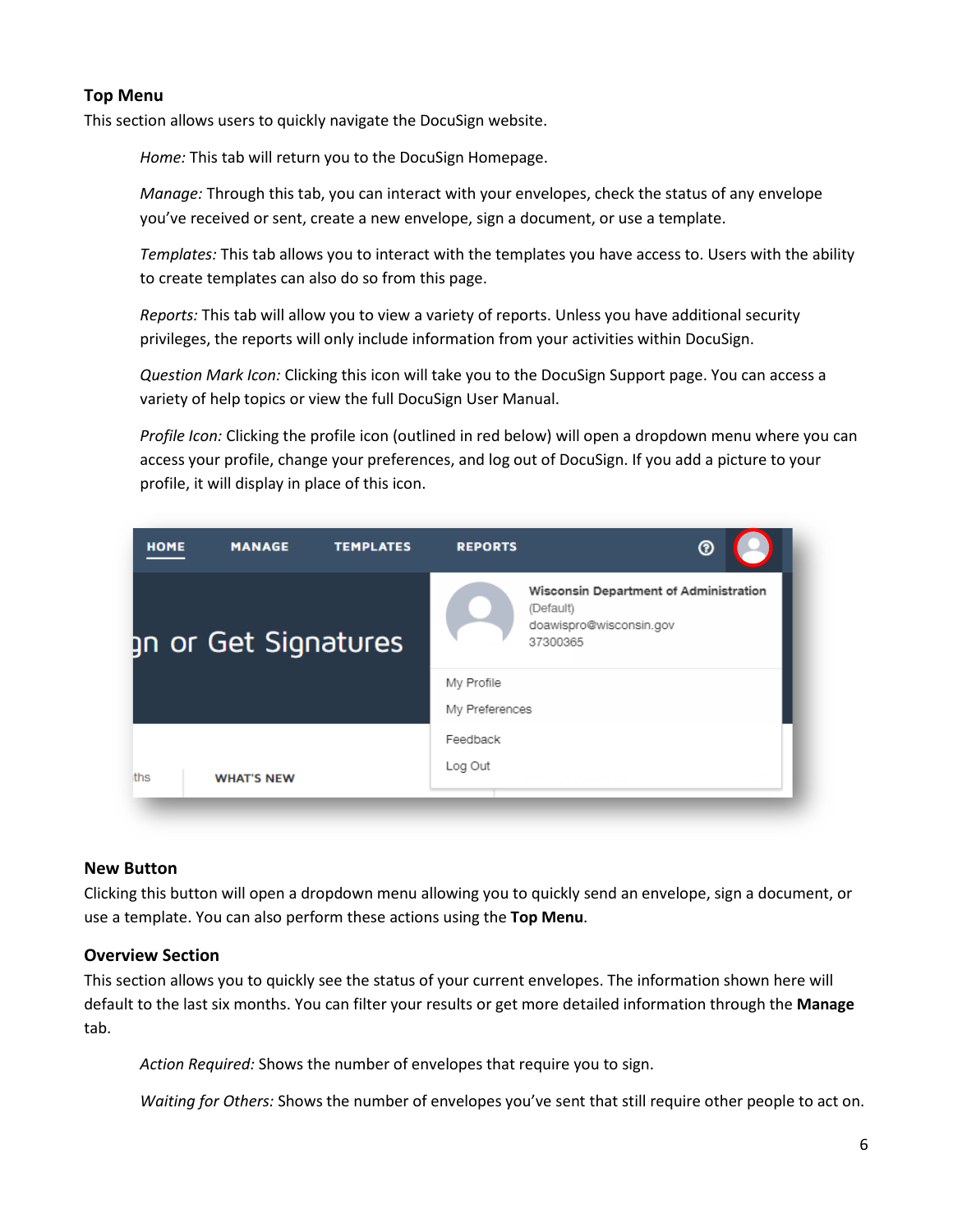*Expiring Soon:* Shows the number of incomplete envelopes that will expire within six days.

*Completed:* Shows the number of envelopes you've sent or received that have been completed.

#### <span id="page-6-0"></span>**My DocuSign ID Section**

This section allows you to view or add a signature, edit your personal settings, and view your DocuSign information. Clicking **Edit** in this section will take you to **My Preferences**.

## <span id="page-6-1"></span>Getting Started: My Preferences

On the **My Preferences** page, you can update your personal information, add a signature, access your contact list and change your notification settings. To access **My Preferences**, click the **Profile Icon** and select **My Preferences**. You can also click **Edit** in the **My DocuSign ID Section**.

#### <span id="page-6-2"></span>**Add, Edit, or Delete a Signature**

Before you can sign documents, you will need to add a signature. From **My Preferences**, select the **Signatures** tab and click **+ Add New**. Review your full name and initials at the top of the window and edit them if needed, select one of the preformatted styles or draw your own, then click **Create**. This will return you to the **My Preferences** page and you will now have the option to edit or delete your signature as well.

#### <span id="page-6-3"></span>**Change Notification Settings**

You can change your notifications through **My Preferences**. To access this section, click **Edit** in the **My DocuSign ID Section** or click the **Profile Icon**. The **Notification** tab can be found at the bottom of the list on the left. By default, all user notifications are turned on. If you find that you are receiving too many notifications, you can change any of the settings that you like. Click **Save** before leaving the page.

#### <span id="page-6-4"></span>**Add Contacts to Your Address Book**

You can view your address book through the **Contacts** tab in **My Preferences**. Your address book is not linked to your contact list in Outlook. Adding commonly used contacts to your DocuSign address book will allow you to send envelopes to recipients quicker and without worrying that you might mistype a name or email address. To add a contact, click **Add Contact** and enter the person's full name and email address, then click **Save**.

## <span id="page-6-5"></span>Sending an Envelope

From the DocuSign homepage, click the **New Button** and select **Send an Envelope**.

#### <span id="page-6-6"></span>**Upload a Document**

Click **Upload**, locate the file you would like to upload, and click **Open**. You may upload as many documents to a single envelope as you like; there are no limits to the number of documents allowed.

#### <span id="page-6-7"></span>**File Size Limitations**

For best performance, DocuSign recommends limiting each file to 5 MB, but will accept a maximum file size of 25 MB and 2,000 pages. There is no envelope size limit.

| <b>UPLOAD</b>         |  |
|-----------------------|--|
| <b>USE A TEMPLATE</b> |  |
| <b>GET FROM CLOUD</b> |  |
|                       |  |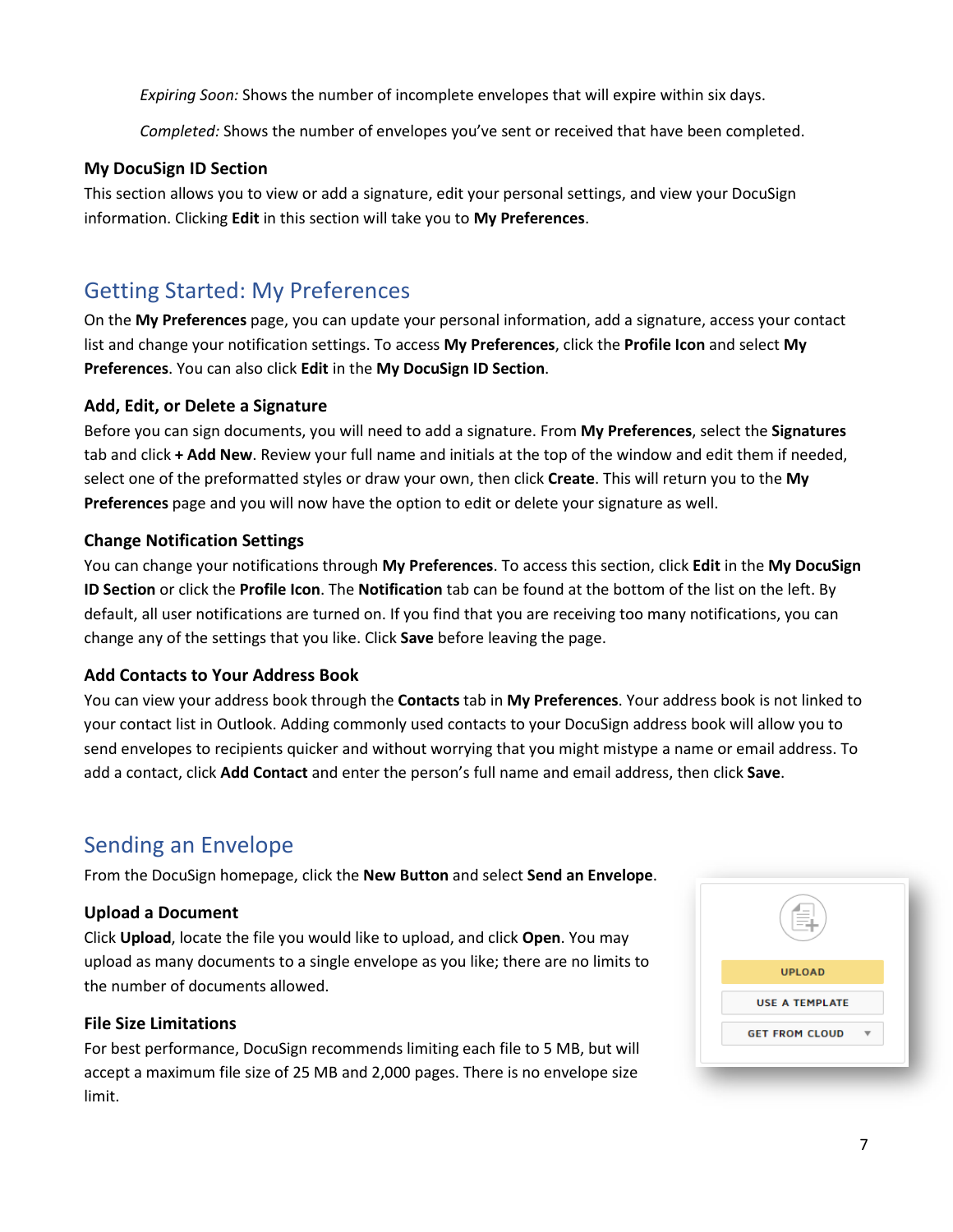#### <span id="page-7-0"></span>**Supported Document Types**

DocuSign supports many commonly used file types, including .doc, .docx, .pdf, .msg, .ppt, .pptx., .csv, .xls, .xlsx, .jpg, .png, and .gif. For a complete listing of supported file formats, visit [DocuSign's Support page.](https://support.docusign.com/guides/ndse-user-guide-supported-file-formats) Note that DocuSign doesn't support files with password security enabled (you must remove the security setting before uploading the file).

#### <span id="page-7-1"></span>**Add Recipients to the Envelope**

| completed envelope. | As the sender, you automatically receive a copy of the |                                                                                                 | <b>ADD FROM CONTACTS</b><br>E SIGNING ORDER |
|---------------------|--------------------------------------------------------|-------------------------------------------------------------------------------------------------|---------------------------------------------|
| Set signing order   |                                                        |                                                                                                 |                                             |
| H                   | Е<br>Name*<br>Email *                                  | $\mathscr{N}$ NEEDS TO SIGN $\blacktriangledown$<br>Needs to Sign<br>ℐ<br>Receives a Copy<br>CC | MORE $\overline{v}$                         |
| H                   | Ξ<br>Name*<br>Email *                                  | ≗<br>Specify Recipients<br>Lö.<br>Signs with Notary                                             | MORE $\overline{v}$                         |

Next, you will need to add recipients to the envelope. To add additional recipients, click the **Add Recipient** button at the bottom of the section. Enter each recipient's name and email address. If you've added contacts to your address book, the name and email address fields will auto-complete as you type.

Select the action you need each recipient to take. By default, **Needs to Sign** will be selected for each person, however you can change this selection by clicking **Needs to Sign** to reveal the dropdown menu.

*Needs to Sign:* This option will require the recipient to perform an action to a tag (e.g., sign, initial, enter their name) on one or more documents in the envelope.

*Receives a Copy:* This option will allow a recipient to receive a copy, but does not require them to sign or perform an action. Note that the Sender will automatically receive a copy of a completed document at the end once all actions with the envelope have been completed.

*Specify Recipients:* This option will allow the recipient you identified to enter the name and email address of any recipients identified by Role at their same position or later in the signing order. The Role field will appear once Specify Recipients has been selected.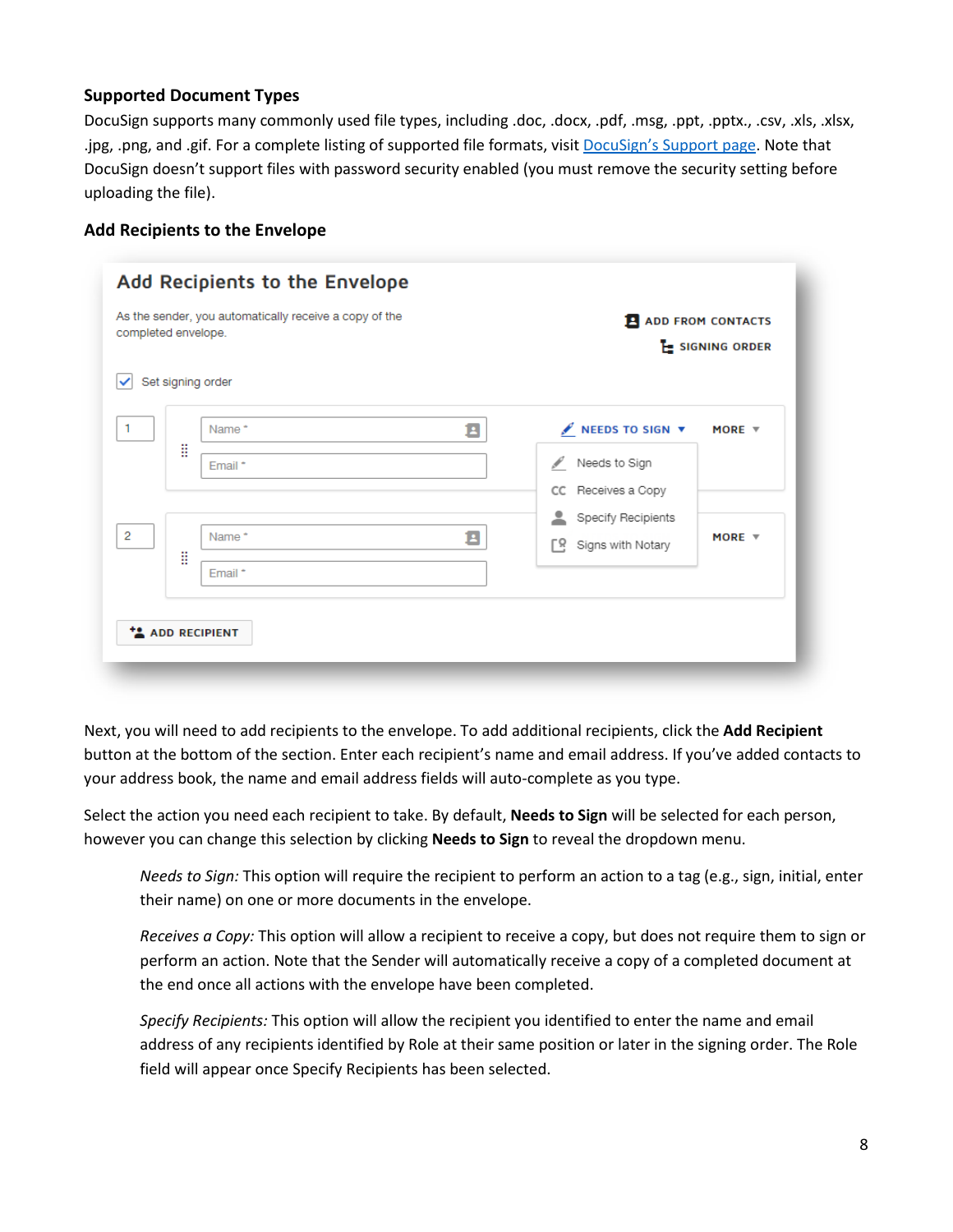*Signs with Notary:* This option allows you to require that the recipient sign electronically with a notary present. You will need to indicate both the signer's name and email address, as well as the notary's name and email address. In addition, the notary must have an active DocuSign Notary Profile enabled. For more information, visi[t DocuSign's Support Page.](https://support.docusign.com/en/guides/signing-with-notary)

Additional options, including adding access authentication or a private message, may be found by clicking **More**.

#### <span id="page-8-0"></span>**Set Signing Order**

Once all recipients have been added, you should determine whether you need to set a signing order or if all recipients should be able to sign at the same time.

| Add Recipients to the Envelope                                             |  |
|----------------------------------------------------------------------------|--|
| As the sender, you automatically receive a copy of the completed envelope. |  |
| Set signing order                                                          |  |

If you check the **Set Signing Order Box**, your envelope will be sent to the first recipient, who must complete their required actions, before it will be sent to the next recipient. You will need to identify the signing order by either dragging the entire recipient box to a new location, or by changing the numbers in the boxes to the left of the recipient information. You may assign the same signing number to multiple recipients if you would like those recipients to receive the envelope and sign at the same time.

If the **Set Signing Order Box** is not checked, all recipients will receive the envelope at the same time and do not need to wait for others before completing their actions. The order the recipients are listed will have no effect on the way the envelope is sent.

#### <span id="page-8-1"></span>**Remove a Recipient**

Moving your mouse over the box with the recipient's information will make an X appear (outlined in red below). To remove the recipient, click the **X**.

| <b>DOAWisPro</b><br>doawispro@wisconsin.gov | $\sqrt{ }$ NEEDS TO SIGN $\forall$ MORE $\forall$ |  |
|---------------------------------------------|---------------------------------------------------|--|
|                                             |                                                   |  |

#### <span id="page-8-2"></span>**Edit Subject Line and Message to All Recipients**

When the envelope is sent to the recipients, the default subject line of the email will be "Please DocuSign: (name of the document)". If you would like to change the subject line for all recipients, you may do so at the bottom of this page. If you regularly have recipients sign documents with similar names, it's a good idea to change the Email Subject so that it is easier to find in the Manage tab.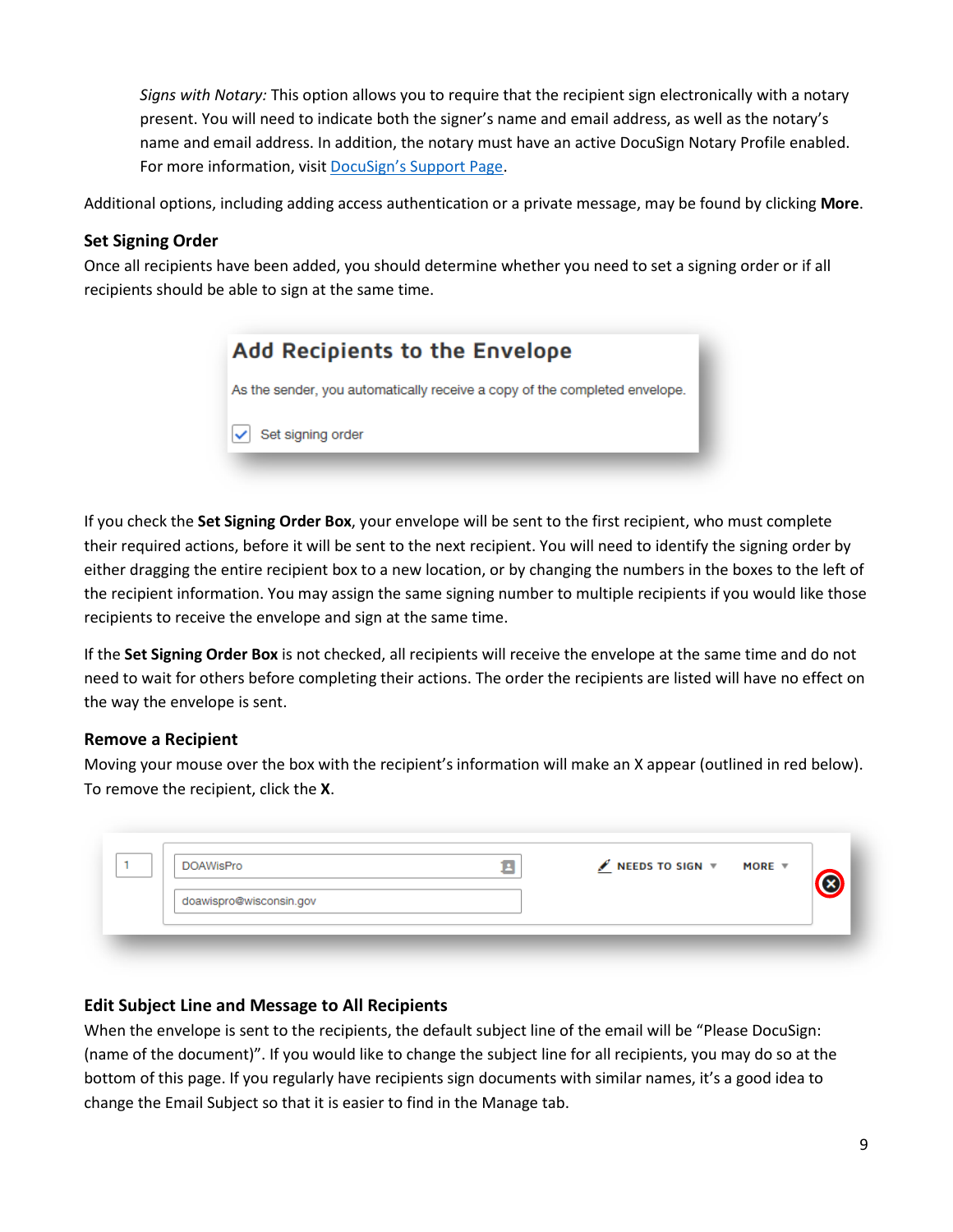#### <span id="page-9-0"></span>**Advanced Options: Recipient Privileges, Reminders, and Expiration**

To view the advanced options, click **Edit** to the right of Advanced Options. This will open a popup window with the following options:

*Recipient Privileges:* You can choose to allow recipients to change signing responsibility and whether recipients must be signers to view signed documents.

*Reminders:* You can send automatic reminders and can set the number of days before the first reminder is sent and the number of days between reminders.

*Expiration:* You can set the number of days before the request expires and the number of days before the expiration the signers will be sent a warning.

#### <span id="page-9-1"></span>**Go to Tag Assignment Page**

Once you've added recipients, determined your signing order needs, and made any desired adjustments to the message and settings, click **Next** to go to the Tag Assignment page. On this page, there are three main sections: the left, the middle, and the right.



*Left Section:* On the left side, you will see a list of all available tags that you can place on your documents. When you first open the page, the **Standard Fields tab** will be open, as it is in the picture above. You can click on the other tabs, which include **Custom Fields** and **Notary Fields**, if needed. Above the list of tags, you will find a dropdown menu that will allow you to switch between different signers and will indicate which color of tags has been assigned to each signer.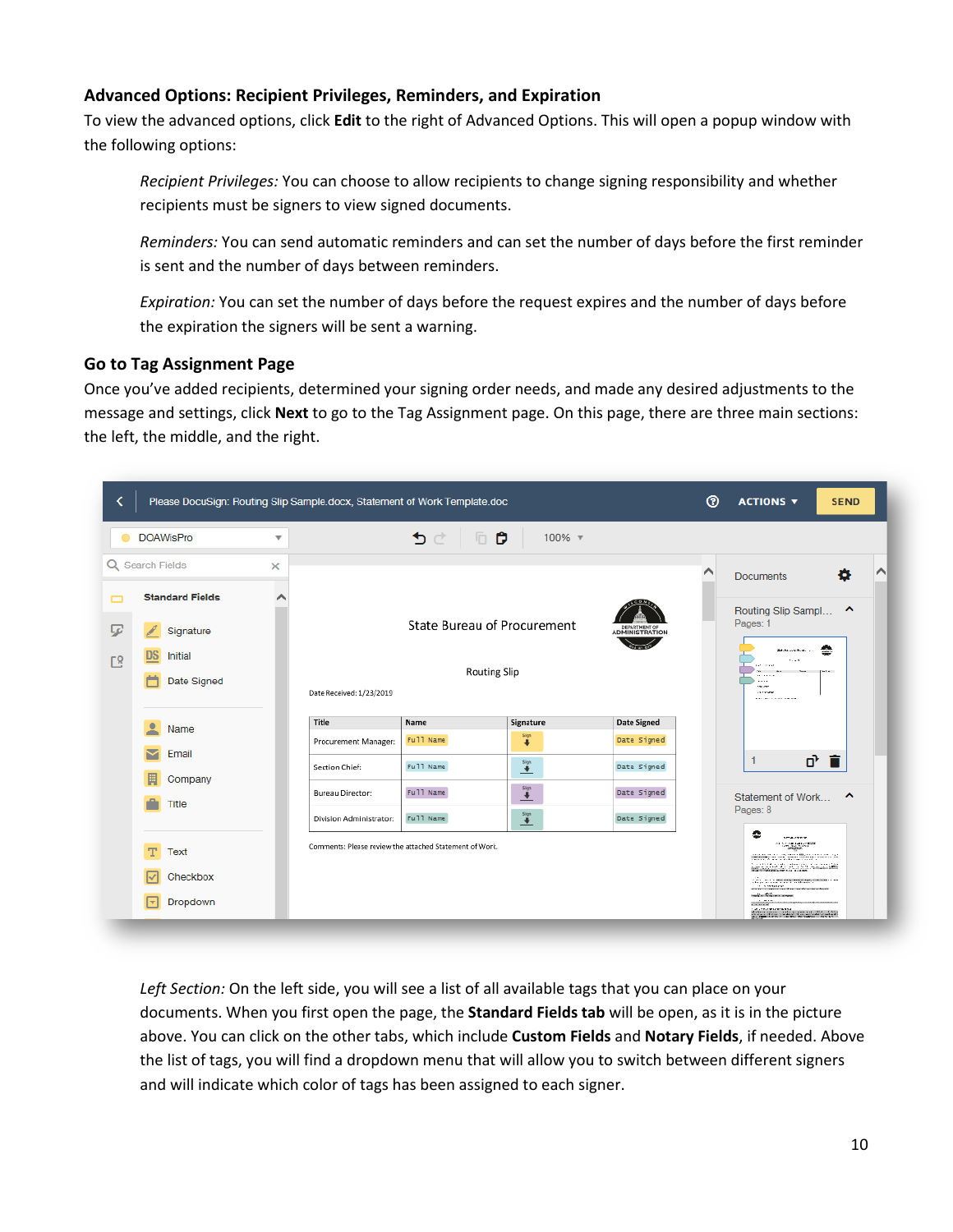*Middle Section:* In the middle will be the documents you have uploaded. This is where you will drag the tags to indicate where the actions will be placed. Above the documents is a toolbar that will allow you to **Undo**, **Redo**, **Copy**, **Paste**, and adjust the level of **Zoom**. Note that standard keyboard shortcuts will also allow you to undo, redo, copy, and paste as well.

*Right Section:* The right section will change depending on what you have selected:

- **Document Thumbnails:** When you first navigate to the page, or when nothing is selected, you will see **Document Thumbnails**. When you have multiple documents, only the first will be shown by default. To view the others, click the name of the document and the thumbnails will expand. You have the ability to rotate or delete individual pages, or quickly navigate to a desired page. Once you have placed tags on your document, icons will be shown on each page with tags.
- **Tag Options Menu:** Once a tag has been placed, clicking the tag again will show the **Tag Options Menu** in the section on the right. From here, you can change the signer assigned to the tag, modify the information the tag requests (e.g., full name, first name, last name), change the formatting, and add options for the tag (e.g., when using a dropdown tag), among many other options. If you select multiple tags at the same time (by using your mouse to draw a box around the desired tags), you will have the ability align tags and change the signer assigned to the tags.

#### <span id="page-10-0"></span>**Add Tags to a Document**

When a signer receives an envelope, they are directed to perform actions based on the tags that you add to the documents you've uploaded. To add a tag, first locate the page of your document where you want the signer to take an action and make sure it's visible in the center portion of the page. Drag the **Tag** from the left side of the page to the place in the document where it should be placed.

#### <span id="page-10-1"></span>**Resize Tags**

Some tags are able to be resized, like signature and text tags, while others are not. If a tag is able to be resized, you will see white circles on the corners of the tag when you click it, like the Signature tag below. To resize this type of tag, click one of the white circles and drag it. If a tag is not able to be resized, there will be no white circles on the corners (like the Date Signed tag below).



#### <span id="page-10-2"></span>**Assign Tags to a Signer**

Once a tag has been placed, click the tag to open the **Tag Options Menu** on the right side of the page. Under the **Recipient** tab, clicking the recipient's name will open a dropdown menu that allows you to select a different signer/recipient. Each recipient is assigned a different color of tag, making it easy for you to see tell who you have assigned to which tags.

Another option would be to click the dropdown menu on the left side of the page (above the available tags) and select your signer before placing a tag in your document.

| Signature                       |  |
|---------------------------------|--|
| Recipient                       |  |
| <b>DOAWisPro</b>                |  |
| $\triangleright$ Required Field |  |
| Formatting                      |  |
| Data Label                      |  |
|                                 |  |
| <b>Tooltip</b>                  |  |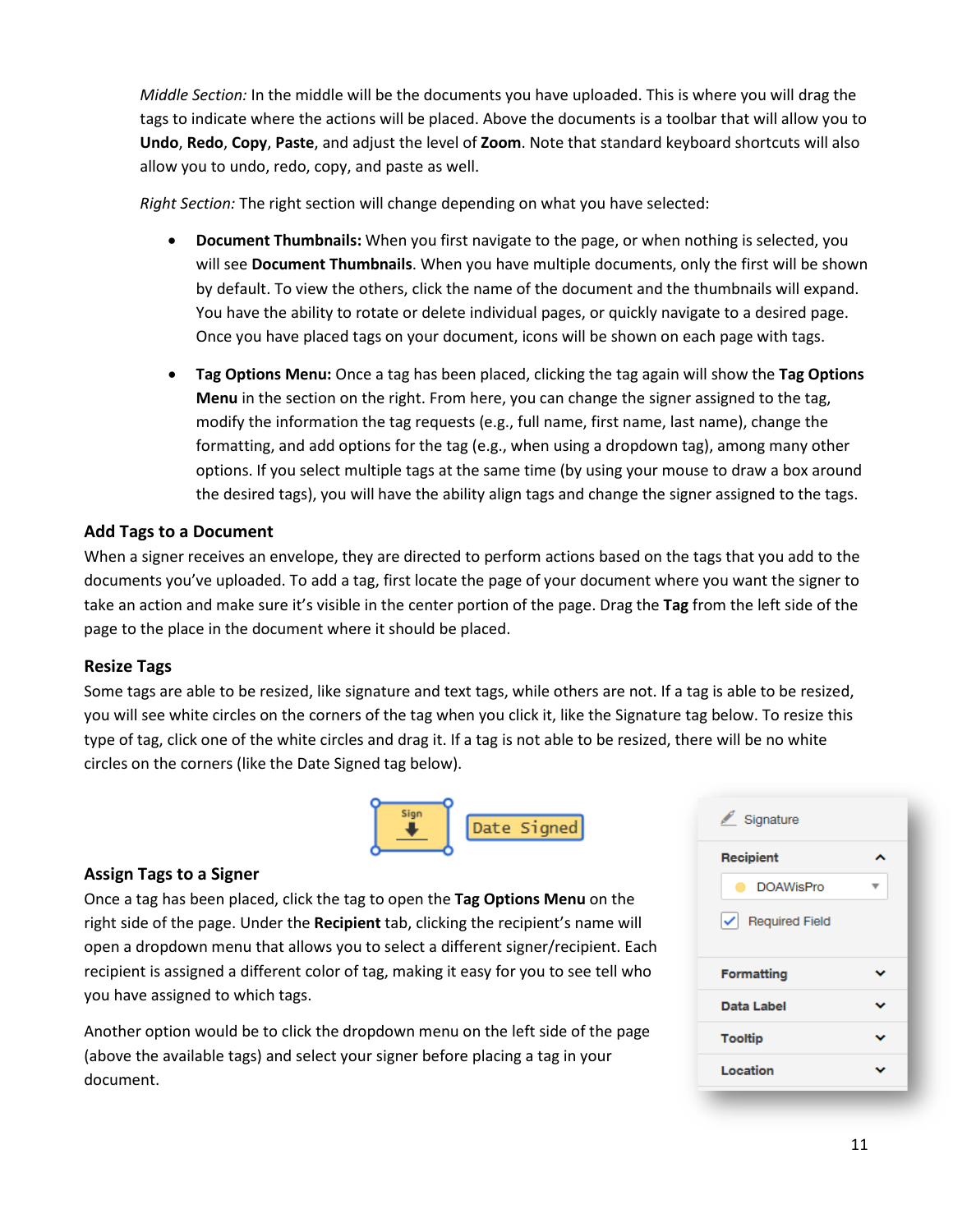#### <span id="page-11-0"></span>**Required & Optional Tags**

You have the ability to make some tags, like Signature, required or optional for each signer. Once you've placed the tag, click it to bring up the **Tag Options Menu**. Under the **Recipient** tab, the **Required Field checkbox** will be checked by default. To make the tag optional, uncheck this box.

#### <span id="page-11-1"></span>**Align Tags**

To align tags, use your mouse to draw a box around the desired tags, then click the **Alignment Icons** from the **Tag Options Menu** on the right side of the page (highlighted in red in the image on the right).

#### <span id="page-11-2"></span>**Delete Tags**

To delete a tag, click the tag and press **Delete** on your keyboard or click the **Delete** button at the bottom of the **Tag Options Menu** on the right side of the page.

#### <span id="page-11-3"></span>**Recipient Preview**

If you would like to see how the document will display to each of the signers, you can click the **Recipient Preview** button at the top of the screen. This will open a new window where you can view the document with all of the tags assigned to a signer. Each tag may be interacted with, allowing you to see how it will look once it has been completed (e.g., a Signature tag may be clicked to add a placeholder signature or an option may be selected from a dropdown menu). You may select a different recipient by clicking the **Viewing As** dropdown menu at the top of the window. In addition, you have the option of viewing it as if you were using a desktop computer (the default view), a tablet, or a mobile device by clicking the corresponding icons at the top of the window. Click the **X** at the top of the window to exit the preview.

#### <span id="page-11-4"></span>**Send the Envelope**

Once you've added all necessary tags and have assigned them to the appropriate signers, you can send the envelope by clicking **Send** at the top of the page. Once it has been sent, you can view the status of the envelope in the **Manage** tab's **Sent** folder or **Quick Views**.

## <span id="page-11-5"></span>Send an Envelope Using a Template

From the DocuSign homepage, click the **New Button** and select **Use a Template**, or go to the **Templates** tab.

#### <span id="page-11-6"></span>**Select a Template**

Select one of the templates you have access to (which may require you to click the various folders on the left) and click **Use**. When the popup window opens, scroll to the bottom and click **Advanced Edit**. This will open a page similar to the one you use when you create a new envelope.

| 3 Selected Fields |  |
|-------------------|--|
| 同国面               |  |
| Recipient         |  |
|                   |  |
| <b>DOAWisPro</b>  |  |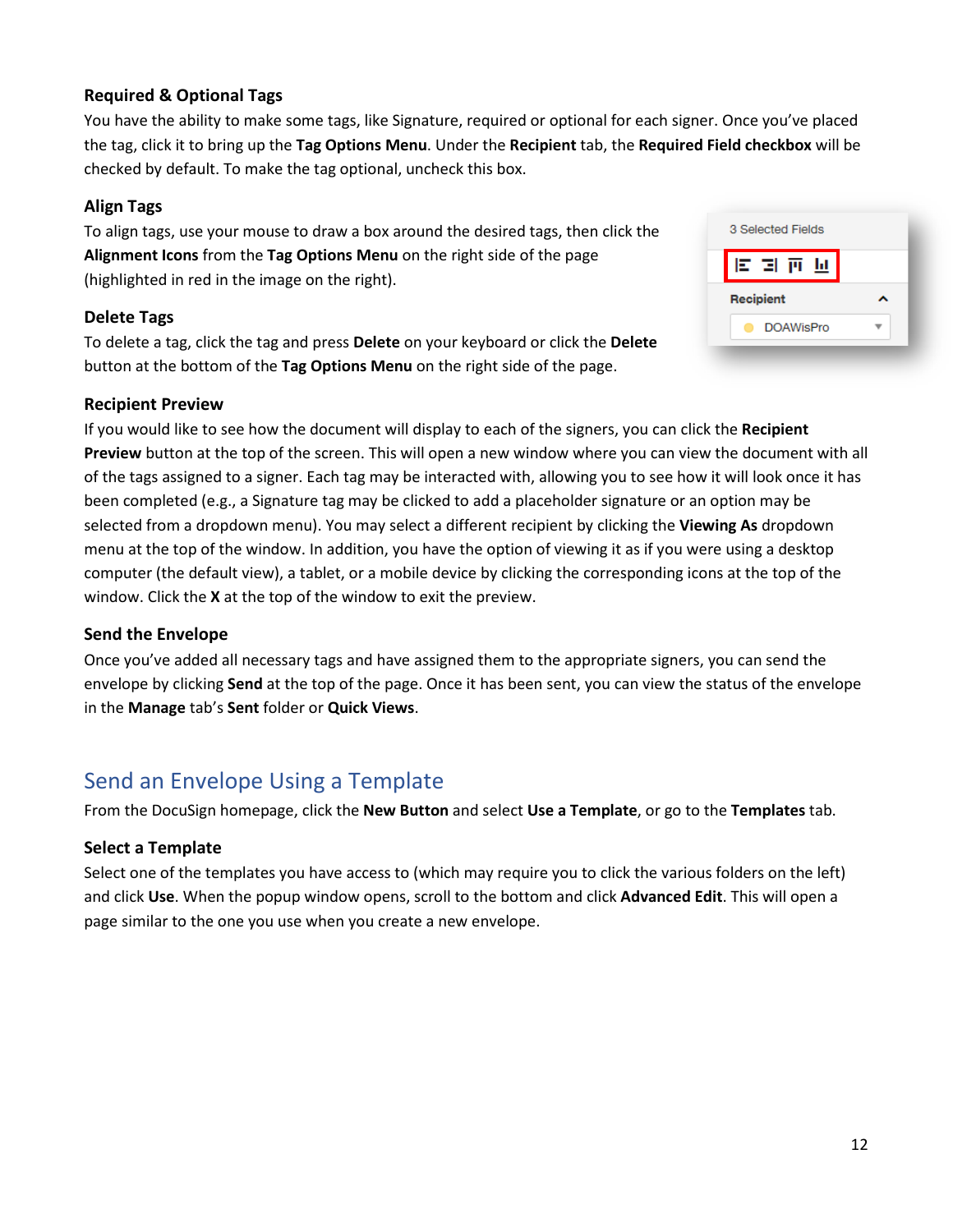#### <span id="page-12-0"></span>**Replace Document**

Templates are typically created with sample documents that are often not filled out completely, or have sample language in them. You will need to replace the document from the template with a completed document from your computer. To do this, click the **Menu Dots** next to the file name (highlighted in red in the image to the right) and select **Replace**, then locate the file you'd like to upload, and click **Open**. If a popup warning appears letting you know that the document you're changing has a template applied, ignore it and click **Continue**.

#### <span id="page-12-1"></span>**Upload Additional Documents**

If needed, upload additional documents by clicking **Upload**. (Complete instructions can be found in the **Sending an Envelope** section.)

#### <span id="page-12-2"></span>**Add Recipients to the Envelope**

Enter the name and email address for the recipients. Notice that each recipient has a role associated with it now (depending on how the template was created). Since the template will have signatures placed for you, it's

important to pay attention to these roles. Double check the actions, options, and signing order needed for your envelope, though these will often already be set up correctly for you.

#### <span id="page-12-3"></span>**Edit Subject Line and Message to All Recipients**

As before, you may change the subject line for all recipients by editing it at the bottom of this page. If you regularly have recipients sign documents with similar names, it's a good idea to change the Email Subject so that it is easier to find in the Manage tab.

#### <span id="page-12-4"></span>**Advanced Options: Recipient Privileges, Reminders, and Expiration**

Review the advanced options by clicking **Edit** to the right of Advanced Options. For detailed information, review this information in the **Sending an Envelope** section.

#### <span id="page-12-5"></span>**Go to Tag Assignment Page**

Once you've added recipients, determined your signing order needs, and made any desired adjustments to the message and settings, click **Next** to go to the Tag Assignment page.

#### <span id="page-12-6"></span>**Review Tags in the Document**

The template will already have tags placed in your document. Sometimes, templates use auto-tags that allow a tag to be placed in a correct spot, even if the document you uploaded contains different, longer text than the original, causing the signature to appear in a different location or on a different page. While auto-tags are very helpful and can save time, they work by searching your document for a specific word or phrase and adding a tag near it. If the new document happens to have that word or phrase in a different location, includes it multiple times, or doesn't include it at all, the auto-tags may not work the way they were intended. When using a template, closely review all tags to ensure they're in the appropriate places. If needed, follow the instructions in the **Sending an Envelope** section to add or remove tags.

|                                                                     | State Bureau of Procurement |            |  |
|---------------------------------------------------------------------|-----------------------------|------------|--|
|                                                                     |                             |            |  |
| <b>Basica Favo</b>                                                  | vahide Pouning Silip        |            |  |
| age an annual bill a rechural                                       |                             |            |  |
| East first levels all it as details                                 |                             |            |  |
| Vehicle D 1 site has defined<br>Depoision of Gristo, 400 Listenburg |                             |            |  |
|                                                                     |                             |            |  |
| <b>WA</b><br>Sans.<br>Final research Motorche                       | <b>Santrase</b>             | MAI Signor |  |
| Greise Crief                                                        |                             |            |  |
| <b>Bureau Services</b>                                              |                             |            |  |
| Division this mistrate                                              |                             |            |  |
|                                                                     |                             |            |  |
| Vehicle Routing Sheet.d                                             |                             |            |  |
| Set as Supplement                                                   |                             |            |  |
| Manage Applied Templates                                            |                             |            |  |
| Replace                                                             |                             |            |  |
| <b>Download Document</b>                                            |                             |            |  |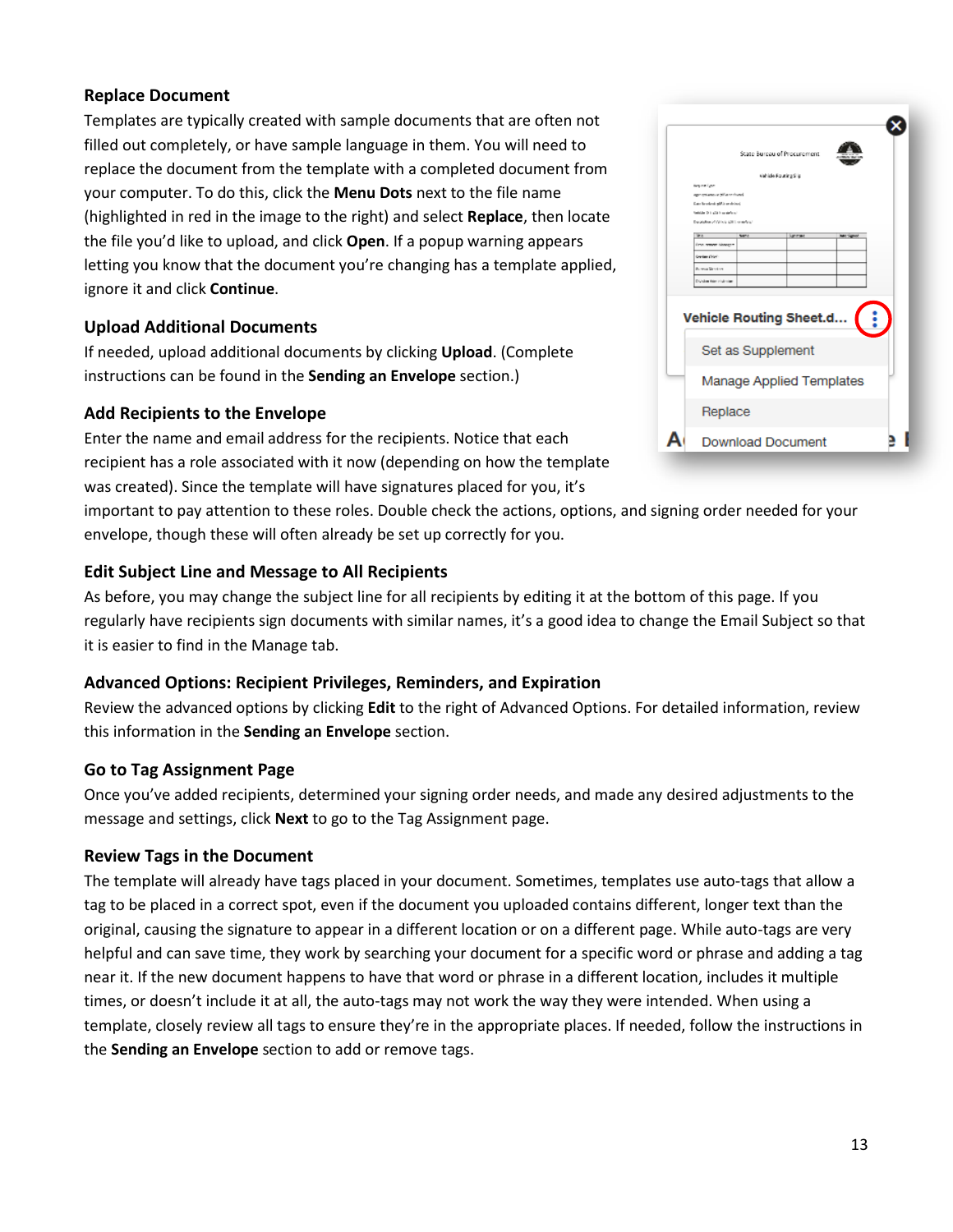### **Helpful Note:**

Some templates have been created by the State Bureau of Procurement and have been shared to all accounts in the **DOA Forms** folder of the **Templates** tab. These include templates for commonly used, enterprise-wide forms, such as *DOA-3046*, *DOA-3049*, *DOA-3051*, *DOA-3310*, and *Contract Template for Commodities*. When these templates were created, the phrases used with the auto-tags were included in the template's description. You can view this information by going to the **Templates** tab, clicking the name of the template, and looking at the description above the **Use** button. Using this information, you can perform a search in your document for the provided phrases (outside of DocuSign) to see if these phrases are present in more than one place, and if so, you can have a change to update your document. If the phrases only appear once, then you can expect the auto-tags to be placed correctly when using the template in DocuSign.

#### <span id="page-13-0"></span>**Send the Envelope**

Once you've reviewed all tags and made any necessary changes, you can send the envelope by clicking **Send** at the top of the page. Once it has been sent, you can view the status of the envelope in the **Manage** tab's **Sent** folder or **Quick Views**.

## <span id="page-13-1"></span>Signing a Document

Once you've sent an envelope, the first Signer will receive an email from DocuSign (@docusign.net) similar to the one shown on the next page. In addition to any message you included, the email will include a **Review Document** button they will need to click to view and sign the document.

When they click the button, a web page will open and they may be asked to check a box indicating that they agree to sign electronically and will then need to click the **Continue** button to begin signing the document. They may also click the **Other Actions** dropdown menu, which will allow them to finish signing later, assign to someone else (if you've allowed this option), or decline to sign (as seen below). If any of these options are selected, you will be notified by email, unless you've turned the notifications off in the **Notification** tab of **My Settings**.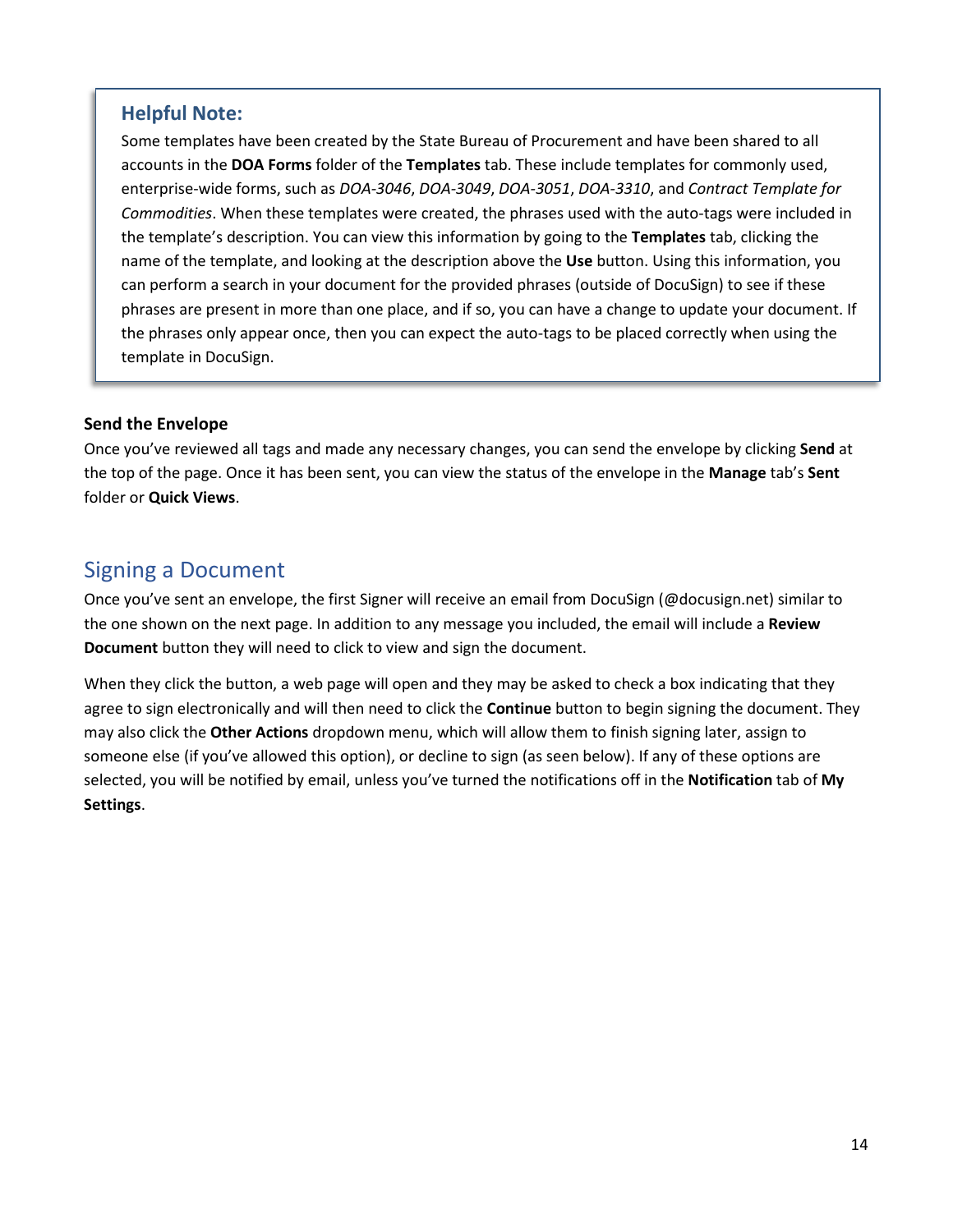#### **Sample email received by a signer:**



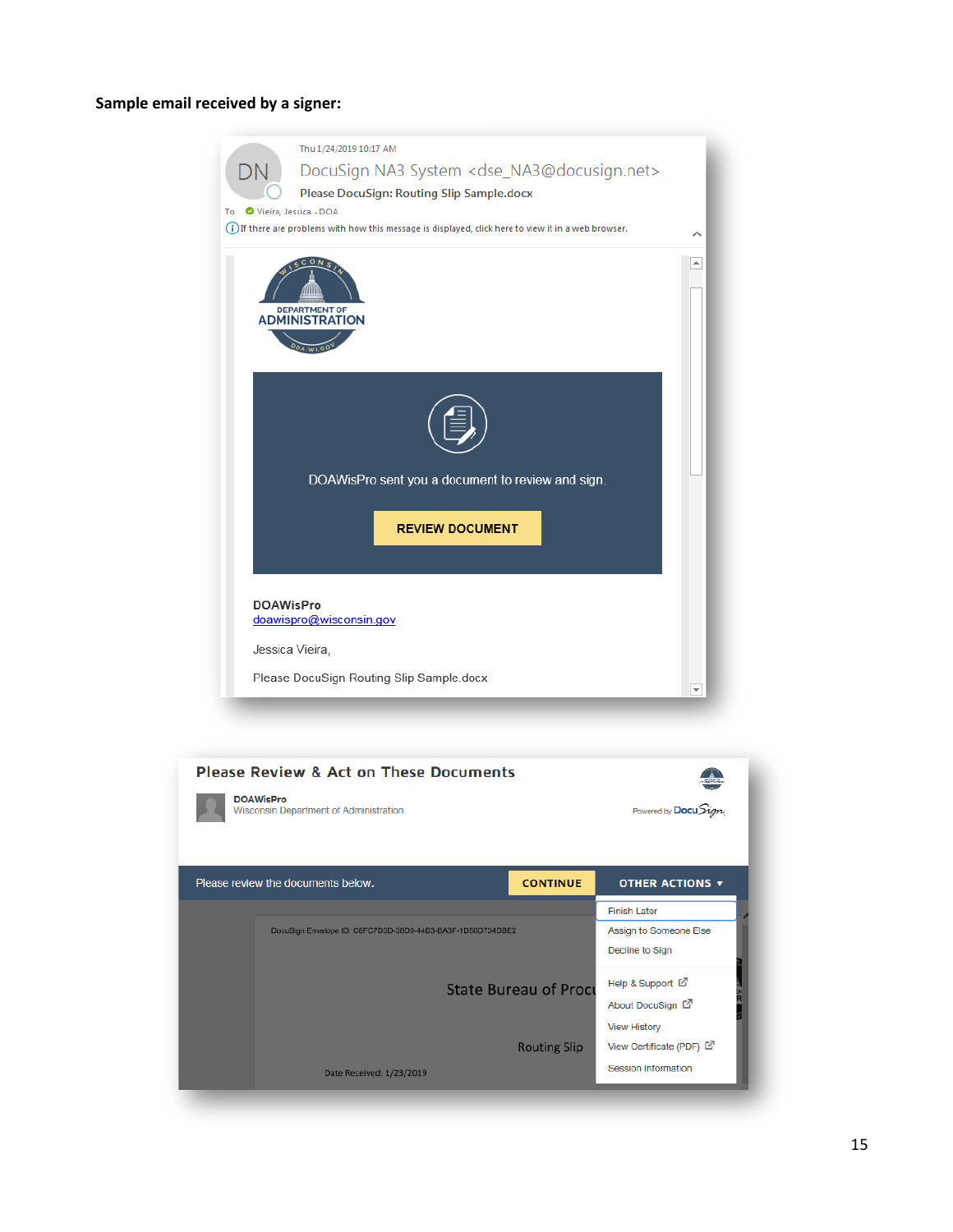Next, the Signer can manually scroll through the document to find each of the places they need to perform an action, or they can click the **Start** button on the top left corner to be taken to each tag automatically.

|              | Please review the documents below.                         |                                    |                     |           | <b>FINISH</b> | <b>OTHER ACTIONS Y</b>                        |   |
|--------------|------------------------------------------------------------|------------------------------------|---------------------|-----------|---------------|-----------------------------------------------|---|
|              |                                                            |                                    |                     |           |               |                                               | L |
|              | DocuSign Envelope ID: C8FC7D3D-38D0-44B3-BA3F-1D56D734DBE2 |                                    |                     |           |               |                                               |   |
| <b>START</b> |                                                            | <b>State Bureau of Procurement</b> |                     |           |               | <b>DEPARTMENT OF</b><br><b>ADMINISTRATION</b> |   |
|              |                                                            |                                    | <b>Routing Slip</b> |           |               |                                               |   |
|              | Date Received: 1/23/2019                                   |                                    |                     |           |               |                                               |   |
|              | <b>Title</b>                                               | Name                               |                     | Signature |               | <b>Date Signed</b>                            |   |
|              | Procurement Manager:                                       | Jessica Vieira                     |                     | Sign<br>٠ |               | 1/24/2019   10:37 AM CST                      |   |
|              | Section Chief:                                             |                                    |                     |           |               |                                               |   |
|              | <b>Bureau Director:</b>                                    |                                    |                     |           |               |                                               |   |
|              | Division Administrator:                                    |                                    |                     |           |               |                                               |   |
|              | Comments: Please review the attached Statement of Work.    |                                    |                     |           |               |                                               |   |

When they click the first **Sign** tag, a popup window will open and they will be asked to enter their full name and initials and will see a preview of their signature. They can change the look of their signature by clicking the **Change Style** link on the right. Once they click the **Adopt and Sign** button at the bottom, they will return to the document and will see their signature in the location where the tag had been. For each additional **Sign** tag, their signature will be placed as soon as they click the tag.

When they are finished signing the document, they will click the **Finish** button at the top of the page. Alternatively, they can leave the page or click one of the options in the **Other Actions** dropdown menu to decline to sign or finish signing at a

| Confirm your name, initials, and signature. |                     |
|---------------------------------------------|---------------------|
| * Required                                  |                     |
| <b>Full Name*</b>                           | Initials*           |
| <b>Jessica Vieira</b>                       | <b>JV</b>           |
| <b>PREVIEW</b><br>DocuSigned by:<br>DS      | <b>Change Style</b> |
| essies Vieirs<br>0DE2AC19B170447            |                     |

later time. Once they have clicked **Finish**, they will have the option to download or print the document.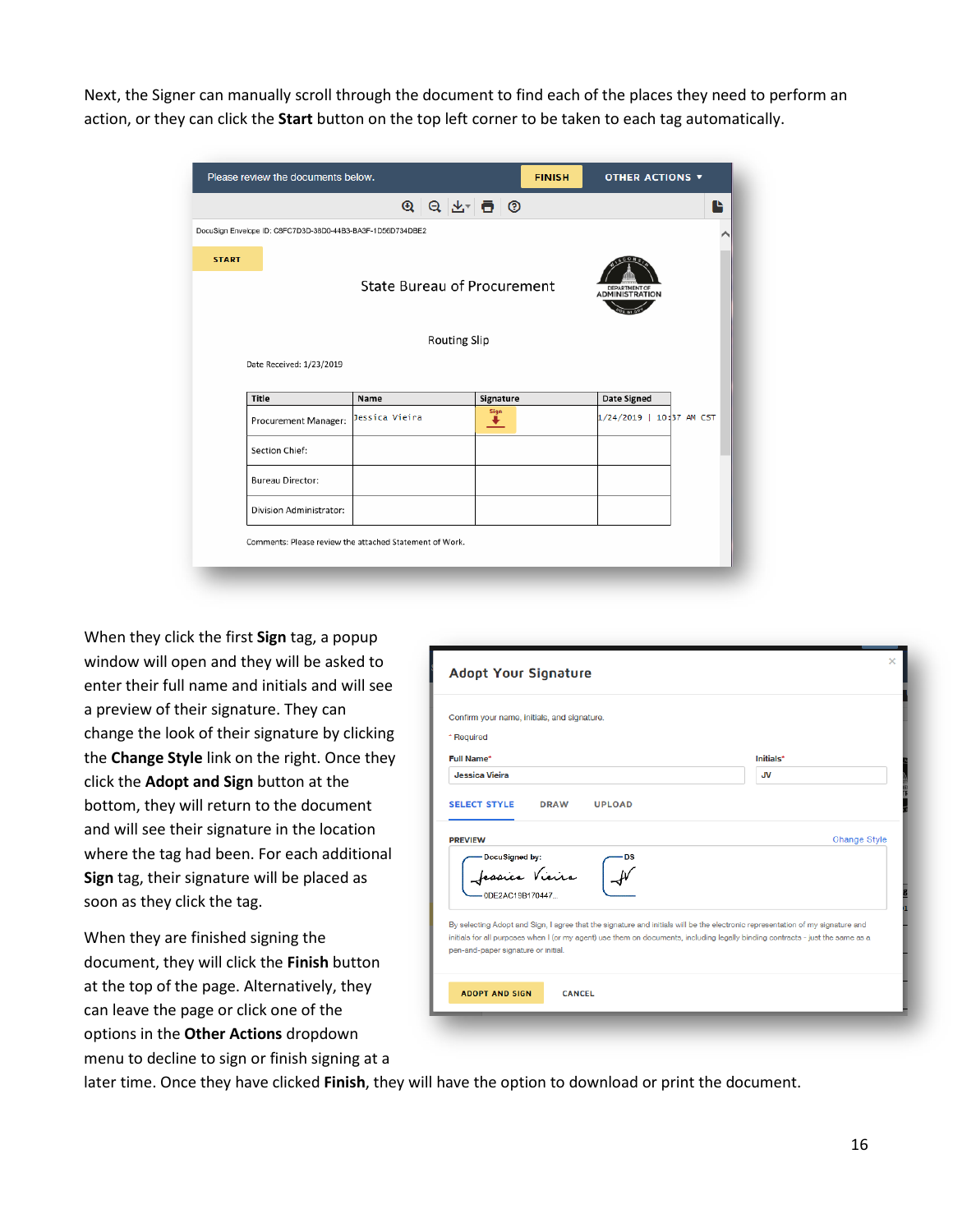## <span id="page-16-0"></span>Tracking Envelope Progress

DocuSign allows you to track the progress of your envelopes in a variety of ways, in addition to receiving notifications when actions are completed.

#### <span id="page-16-1"></span>**View Progress from the Sent Folder**

Once you have sent an envelope, you can check on its progress by going to your **Sent** folder in the **Manage** tab. Click the **Subject Line** of the envelope to want to view to see detailed information, including the list of recipients, their current status in relation to the envelope, and the date and time they have signed (if completed). There are three possible statuses shown on this page:

*Completed:* The Signer has completed all required tasks for the envelope.

*Current:* The Signer has been sent the envelope, but has not completed signing all required tags.

*Waiting:* The Signer has not been sent the envelope yet.

#### <span id="page-16-2"></span>**View Reports**

You have a number of reports available to you through the **Reports** tab. To view information about individual recipients of a specific envelope, click the **Envelope** folder on the left of the **Reports** page and select **Envelope Recipient Report**. You can filter the results by clicking **Edit Filters** and can view additional information by clicking **Edit Columns**.

#### <span id="page-16-3"></span>**Download or Print the Completed Document**

When all signatures have been completed, you will receive an email notification and the envelope will appear in the **Completed** folder, available under **Quick Views** in the **Manage** tab. You can download or print the completed document by clicking the **Subject Line** of the envelope and clicking the **Download Icon** or **Print Icon**.

## <span id="page-16-4"></span>Addressing Common Issues

There are a few common issues you may need to address.

#### <span id="page-16-5"></span>**Resend an Envelope**

At times, you may need to resend an envelope to a Signer (for example, if they delete the email accidently). To accomplish this, locate the envelope in your **Sent** folder of the **Manage** tab and click on the envelope's **Subject Line**, then click **Resend** at the top of the page. This will resend the envelope to any Current Signer, but not to anyone listed as Waiting.

#### <span id="page-16-6"></span>**Correct an Envelope**

You may also need to correct an envelope by updating an incorrect email address or adding an additional tag. To do this, locate the envelope in your **Sent** folder of the **Manage** tab and click on the envelope's **Subject Line**, then click **Correct** at the top of the page. This will open a page where you can change any recipient who has not finished signing the document and will display a Correcting banner at the top of the page so you're aware you're altering an envelope that has already been sent. Click Next after making any necessary changes to proceed to the page where you can correct tags. Once completed, click **Correct** and the updated envelope will be sent to the current Signer.